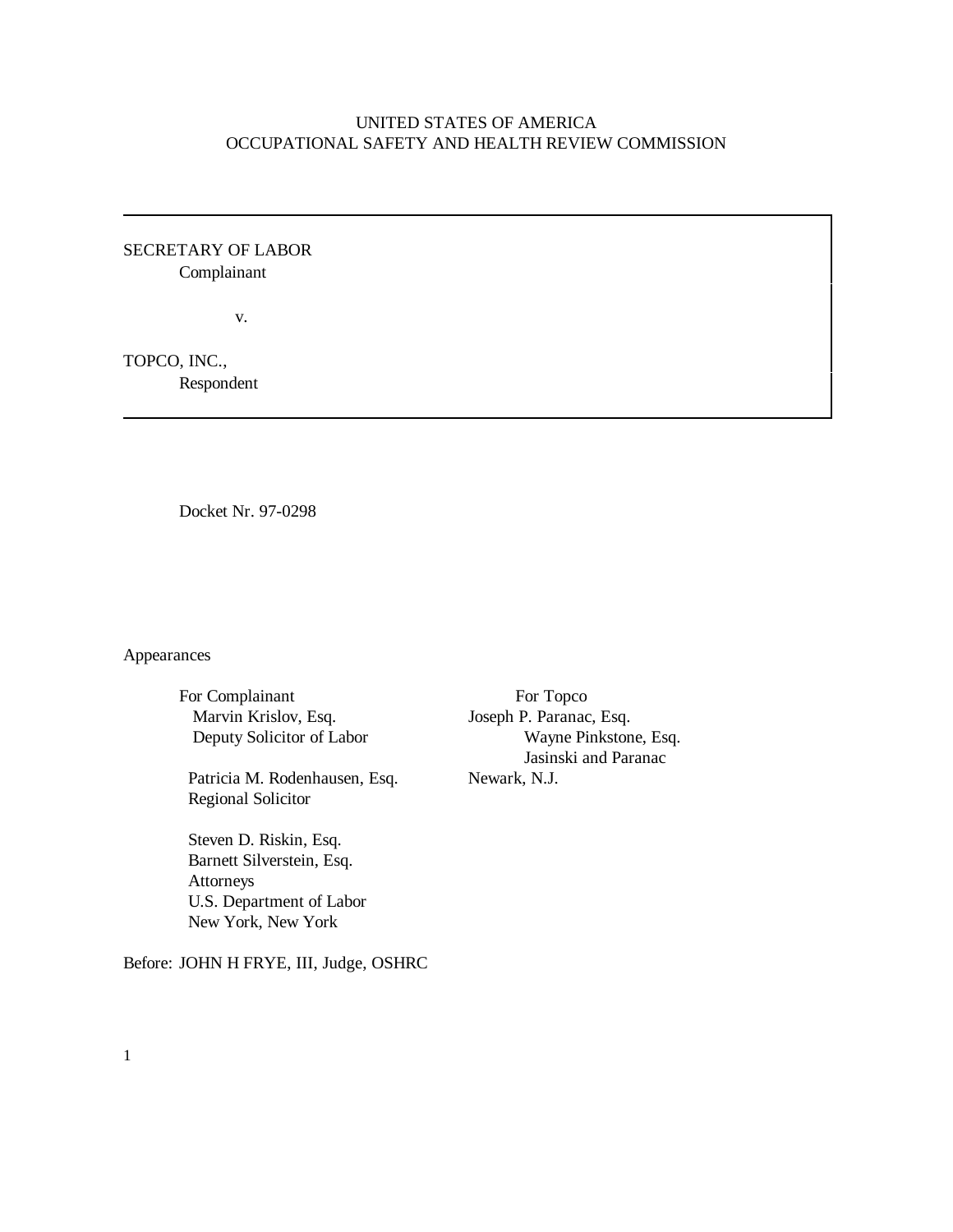#### DECISION AND ORDER

### I INTRODUCTION

Topco, Inc., is a metal stamping company that manufactures lighting fixtures, waste receptacles, and pressed metal ceilings. Topco utilizes presses, lathes, grinders, and other large machinery in its operations, all of which tend to be noisy. Topco's plant is located in the old Singer sewing machine factory at 107 Trumbull Street, Elizabeth, New Jersey.

On November 8, 1996, OSHA Compliance Safety and Health Officer Lisa Trecartin began an inspection of the Topco factory pursuant to a referral from OSHA Compliance Safety and Health Officer Patricia Kulick. The referral raised concerns about the need for hearing conservation and respiratory protection programs. Ms. Trecartin had conducted a similar survey of the Topco factory in 1990 that resulted in the issuance of citations that included violations of §1910.95's hearing conservation program requirements (Tr. 33, 73-75; Exh. C-1). As a result of Ms. Trecartin's inspection, the Secretary issued two serious citations to Topco, one being characterized as willful. The serious citation alleged that Topco violated 29 CFR  $'$  1910.95(i)(2)(i) in that four employees were overexposed to noise and did not utilize hearing protection. The serious, willful citation alleged that Topco violated 29 CFR ' 1910.95(c)(1) in that Topco did not institute a continuing, effective hearing conservation program when employees were exposed to noise levels equal to or exceeding 85dBA (eight hour time weighted average). The Secretary seeks penalties of \$7,000 and \$55,000, respectively.

Following Topco's notice of contest, the Secretary filed a complaint. Topco, answered and subsequently amended its answer. Topco admits that it is engaged in a business affecting commerce and has not challenged the Commission's jurisdiction. This case was tried in Newark, N.J., beginning in March, 1998.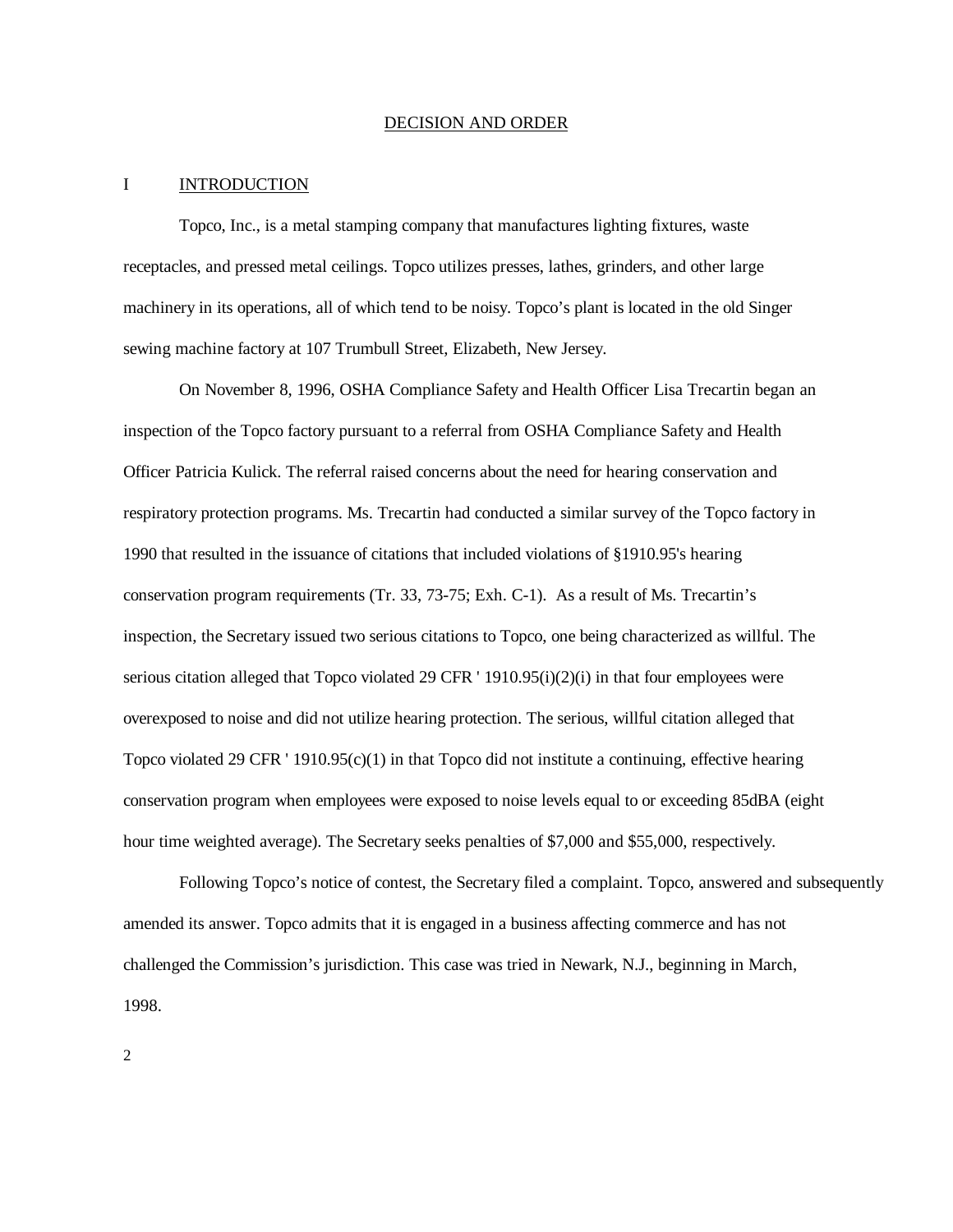The Secretary's citations are based on the results of Ms. Trecartin's November 13, 1996, survey of the noise to which Topco's employees were exposed. Ms. Trecartin used DuPont Mark 2 audio dosimeters in this survey (Tr. 40-41, 42). Audio dosimeters continuously measure and integrate noise levels recorded during the sampling period and provide a readout of the dose percentage of accumulated noise exposure at the end of the sampling period (Tr. 50-54, 241-42, 248). The day before the survey, Ms. Trecartin tested the batteries and precalibrated the dosimeters at the Avenel OSHA Area Office to make sure they were operating properly (Tr. 41-42). She then packed the dosimeters in their cases and stored the cases in her home overnight (Tr. 43-44).

Ms. Trecartin arrived at Topco before 7:00 a.m. on November 13th and unpacked the dosimeters in an enclosed office off of the press area (Tr. 44-45, 249, 267). Assisted by Mark Kurtzman, an industrial hygiene compliance officer trainee, she then selected and equipped employees for noise sampling, starting in the Press/Stamping Department, based on which machines were running and where employees were working that day (Tr. 45-46, 202). Because many of the employees speak only Spanish or Portuguese, a Topco employee translated for Ms. Trecartin and Mr. Kurtzman (Tr. 45, 148, 154-55). Ms. Trecartin ascertained that employees selected for sampling would be working the full shift; obtained their names, addresses and lengths of employment; and noted if they wore hearing protection (Tr. 45-48, 260). She told the employees that they would need to wear the dosimeter for the entire shift; not to leave the building with the dosimeter; not to tamper with it; and to let her know if they had any problem with the dosimeter (Tr. 50). The dosimeters' microphones were clipped to employees' shirts between the shoulder and collarbone, close to their ears, in accordance with OSHA sampling procedures (Tr. 57-59).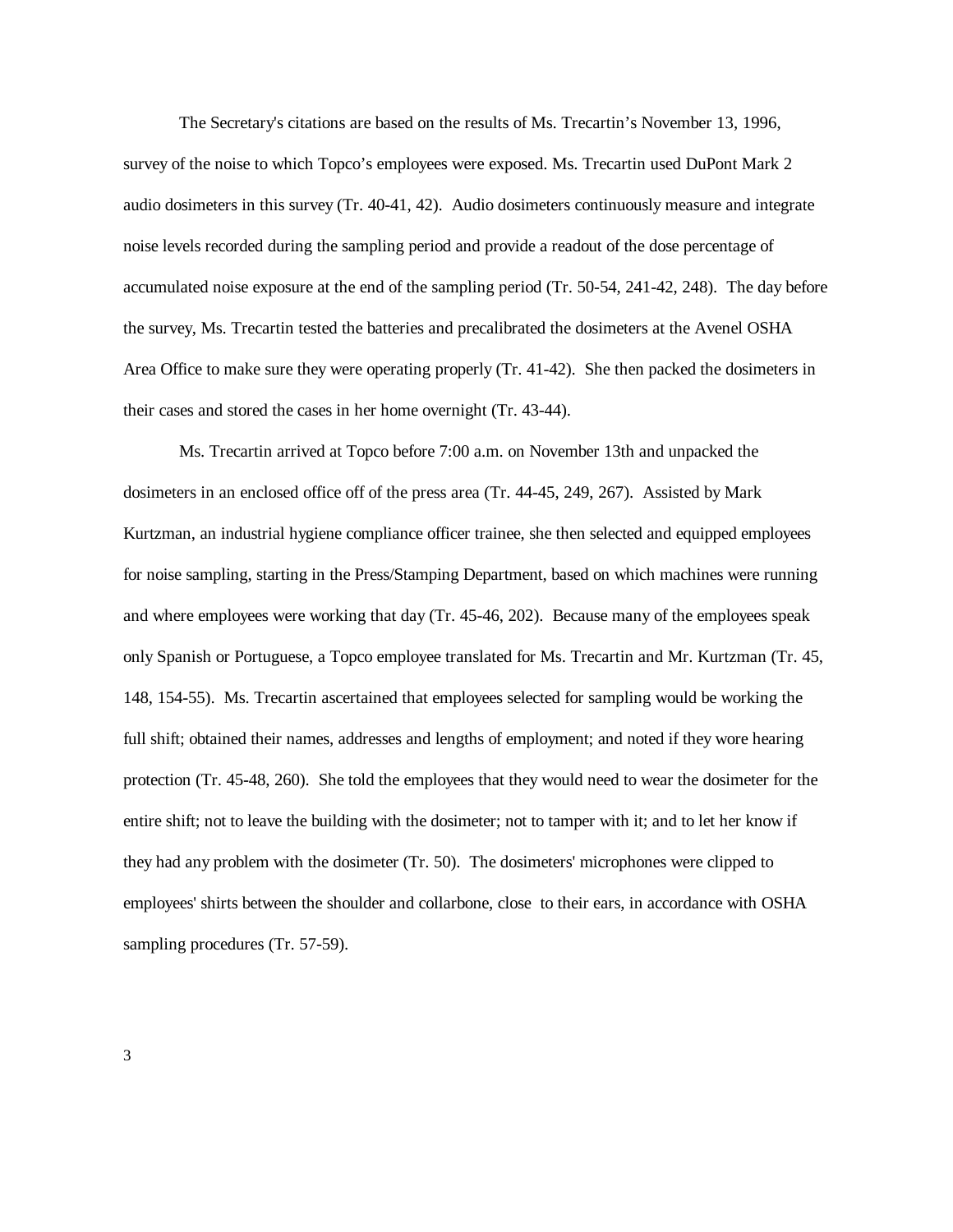Ms. Trecartin sampled approximately one-third of the machine operators in the three departments: 15 in the Press/Stamping Department and one each in the Tumbling and Grinding Departments, for a total of 17 employees (Tr. 56, 59-62; Exh. C-12). After the employees had been fitted with dosimeters, Ms. Trecartin and Mr. Kurtzman filled out OSHA-92 noise survey forms for each employee, then walked through the work areas, observing the employees working, checking that the dosimeters were operating and the microphones were positioned properly (Tr. 62-63, 254).

Ms. Trecartin also took a series of spot sound level meter readings at different times during the workshift for each employee being sampled to check against the dosimeter results for consistency (Tr. 63-65). The spot sound level meter readings are shown on the OSHA-92 noise survey form for each employee with the time each reading was taken, the number of the machine at which the employee was working and whether the machine was operating at the time (Tr. 110-11; Exh. C-12).

Mr. Gindoff told Ms. Trecartin that the day she sampled was a typical workday (Tr. 87). In the Press/Stamping Department, there was constant noise from presses and machines operating at the same time. Employees also moved around to work on different machines (Tr. 56, 65, 253, 274). Employees in the Tumbling and Grinding Departments were exposed to noise from the tumbling and grinding machines (Tr. 60-61).

At the end of the workshift, Ms. Trecartin, assisted by Mr. Kurtzman, removed the dosimeters from the employees; took dose percentage readouts from the dosimeters; post-calibrated the dosimeters to ascertain that they were still properly calibrated; and recorded the information on OSHA-92 noise survey forms (Tr. 69-71, Exh. C-12). An OSHA-92 noise survey form for each employee contains dosimeter dose percentage readouts at the 80 and 90 dB thresholds and the equivalent 8-hour TWA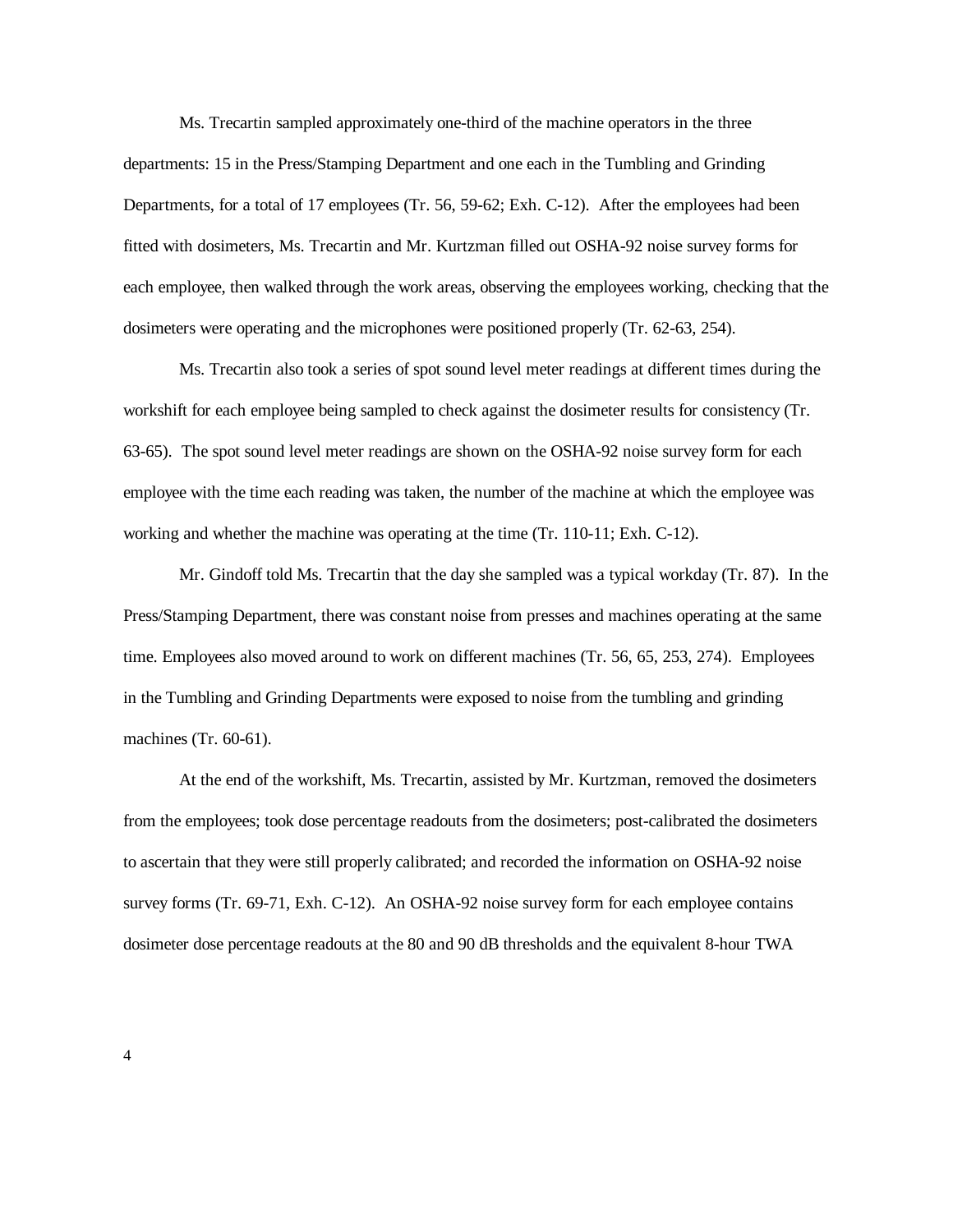sound level (in decibels) that Ms. Trecartin calculated from the dose readouts using the logarithmic formula provided in Section II of Appendix A of §1910.95 (Tr. 110-11, 252-56, Exh. C-12, pp. 2-18).<sup>1</sup>

The noise survey showed that employees were exposed to higher noise levels in the Press/Stamping Department in November 1996 than at the time of Ms. Trecartin's 1990 inspection (Tr. 113-14, 129). Mr. Gindoff told Ms. Trecartin that it was louder at the time of the 1996 sampling than the 1990 inspection due to the addition of new machines (Tr. 87-88, 118-19, 129, 626, 628; Exh. C-14, p. 3). Following OSHA practice, Ms. Trecartin allowed a margin-of-error of two decibels in Topco's favor in determining whether sampled employees were exposed to noise above the action level and the permissible exposure limit (Tr. 52, 54-55, 72, 11). She determined that 15 out of the 17 employees sampled, including employees in each of the three departments surveyed, were exposed to noise above the action level, and four of the 15 employees, all of them in the Stamping/Press Department, additionally were overexposed to noise (Tr. 71-72, 105-108, 110, 112, 115-17, 124, 127, 131-132; Exh. C-12). Only the two machine operators in the Tumbling and Grinding Departments were wearing hearing protection during the noise survey (Tr. 66, 109, 121-22; Exh. C-12, pp. 1, 9, 10). At the time of the inspection, ear plugs were available for employee use, but Topco did not require employees to use hearing protection (Tr. 49, 86, 117, 124-25, 654-555).

At the time of the 1996 OSHA inspection, Topco was aware of the representative monitoring, audiometric testing, hearing protection and employee training requirements of §1910.95 because it had

<sup>&</sup>lt;sup>1</sup> The dosimeter's 80-decibel threshold integrates noise levels of 80 decibels and above; the 90-decibel threshold integrates noise levels of 90 decibels and above (Tr. 51-54, 248-50). The 80-decibel threshold is used in determining exposure to noise at or above the action level ("action level" is defined as a dose of 50%, equivalent to an 8-hour TWA of 85 dB, in §1910.95(c)(2) and Appendix I of §1910.95). A dose of 100% is equivalent to an 8-hour TWA of 90 dB, the maximum permissible daily noise exposure (Tr. 54).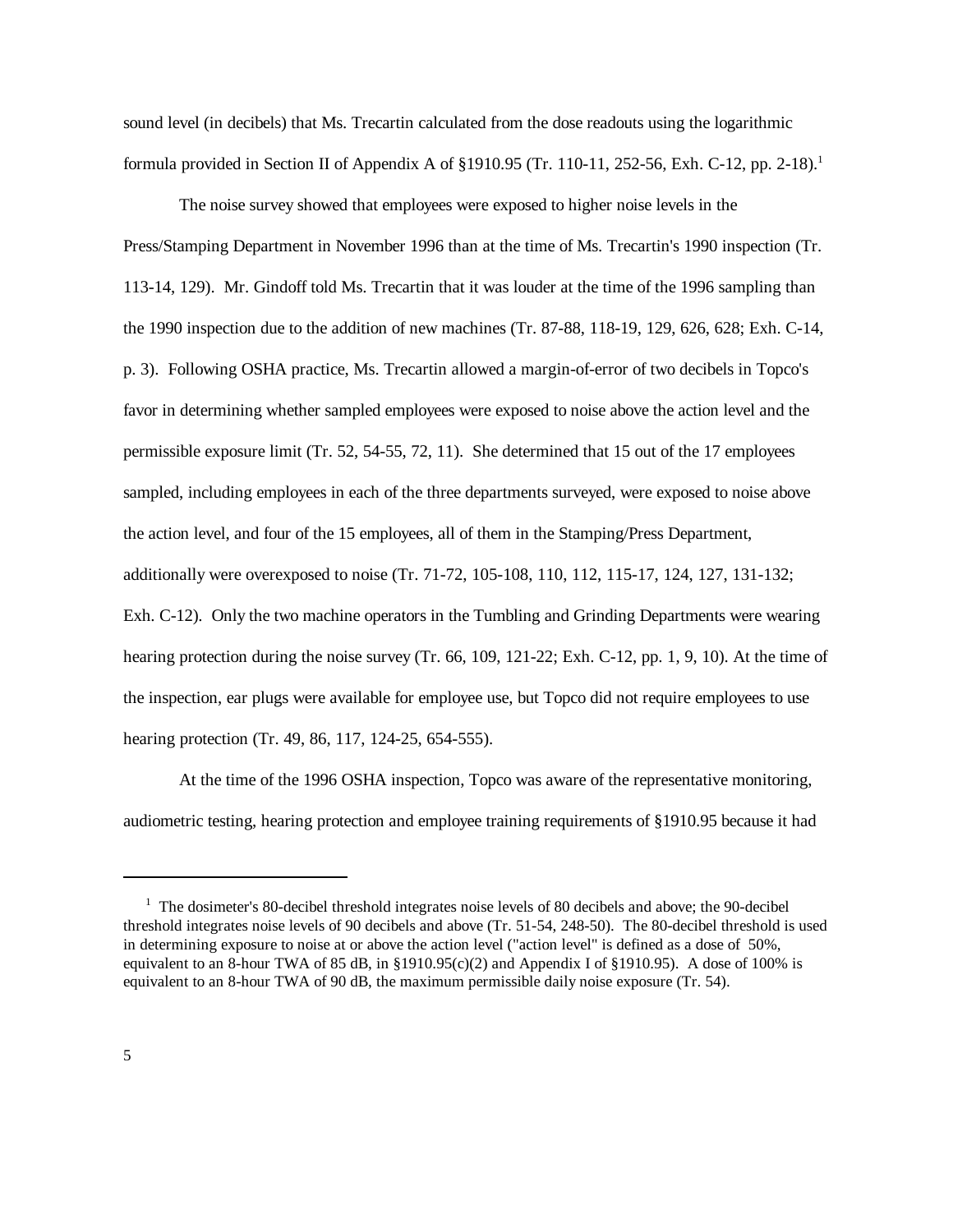received citations for violating those hearing conservation program requirements in 1990 (Exh. C-1, pp. 4-6). Topco's president and vice president, Henry Zuk and Martin Gindoff respectively, also had been told by Ms. Trecartin during the 1990 inspection and Area Director Dennis Gaughan at a subsequent informal settlement conference that Topco was required to do annual audiometric testing and employee training for employees exposed to noise above the 85 dB action level and that use of hearing protection was required for employees exposed to noise above 90 dB (Tr. 73-75, 339-40, 342).

### THE ALLEGED VIOLATIONS

The Secretary charged Topco with two violations: one of ' 1910.95(i)(2)(i), alleging the failure to require the use of hearing protective equipment, and the other of '  $1910.95(c)(1)$ , alleging the lack of a hearing conservation program. Topco asserts that it reasonably relied on the Secretary's advice with regard to the abatement of the 1990 violations; that this advice did not indicate a need to comply with the cited standards; and that, as a result, Topco lacked fair notice of the requirements being imposed on it and that the Secretary is estopped from enforcing these standards against it.

Topco's position is based on its understanding of OSHA's position taken in the closing conference in February 1990. According to Topco, Ms. Trecartin provided Topco management with specific instructions on how to abate the violations of Section 1910.95 found in the 1990 inspection. Topco summarizes the information on which it relied as follows at pages four and five of its brief:

\* \* \* Indeed, Trecartin herself testified that during the closing conference she instructed Topco's President Henry Zuk and Vice President Martin Gindoff that (1) no representative monitoring program was needed because her lone noise survey was sufficient to satisfy that requirement (Tr. 220-221); (2) only baseline audiograms were needed if noise levels went below the threshold 85 dBA level (Tr. 219; 221); (3) because no employee was exposed to noise over 92dBA, Topco merely had to make hearing protectors "available" (Tr. 215-216; 221); and (4) a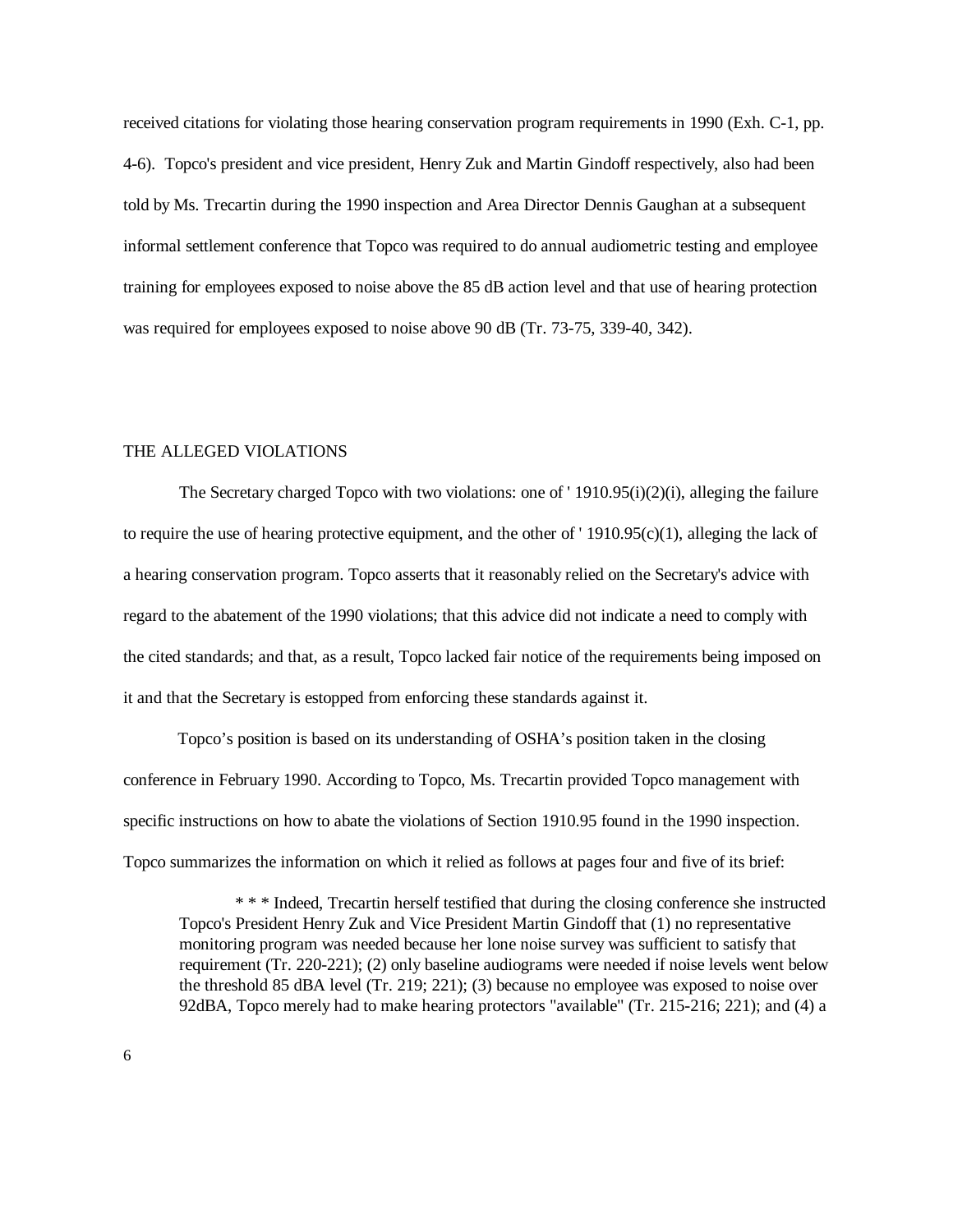single training session on hearing conservation be conducted. (Tr. 222). (Tr. 339-341; 426- 427; 434-435; 438-439; 443-446). It is undisputed that at no time during this conference did Ms. Trecartin instruct Mr. Zuk and Mr. Gindoff that they were required to institute a comprehensive hearing conservation program. Thus, Mr. Zuk and Mr. Gindoff reasonably believed that compliance with the noise standard required no more than abiding by Ms. Trecartin's specific abatement instructions. (Tr. 339-341; 426-427; 434435; 438-439; 442- 446).

Trecartin's instructions -- and Topco's reliance on those instructions -- were further reinforced by OSHA Area Director Dennis Gaughan during an informal conference in March 1990. (Tr. 427-428; 435-436). Mr. Gindoff testified -- without contradiction -- that at that conference he was instructed by Mr. Gaughan that, in order to meet the standard's requirements, (1) OSHA's 1990 noise survey constituted a sufficient representative monitoring program and no further monitoring was required (Tr. 434-435); (2) a baseline audiogram be conducted (Tr. 436); (3) hearing protectors merely be made "available" (Tr. 440); and (4) a training program be conducted. (Tr. 441). These instructions -- which were identical to those provided by Trecartin -- were memorialized by Mr. Gindoff in a handwritten abatement note. (Exh. R-6).

Topco points to *Miami Industries, Inc.*, 15 OSHC 1258 (1991), where the Commission vacated

a citation because the employer had reasonably relied on abatement instructions from an OSHA compliance officer provided during an earlier inspection. In rendering its decision, the Commission held that because of the employer's reliance on these instructions -- which were corroborated by an abatement letter from the area director -- it lacked fair notice of the standard's requirements. In addition, the Commission concluded that because of the employer's compliance with OSHA's previous abatement instructions, the Secretary was equitably estopped from enforcing the standard. *See also Hamilton Die Cast, Inc.*, 11 OSHC 2171 (1986), where the Commission vacated a citation where it was found that the employer had relied upon previous OSHA instructions in abating violations of the same standard.

The flaw in Topco's position is that in both *Miami Industries* and *Hamilton Die Cast*, the standard involved was a general one, intended to apply to a great variety of situations. Thus, the position of OSHA with regard to the compliance with that standard of specific measures applied to a specific machine carried great weight. Here, ' 1910.95 is specific. It requires certain specific actions in certain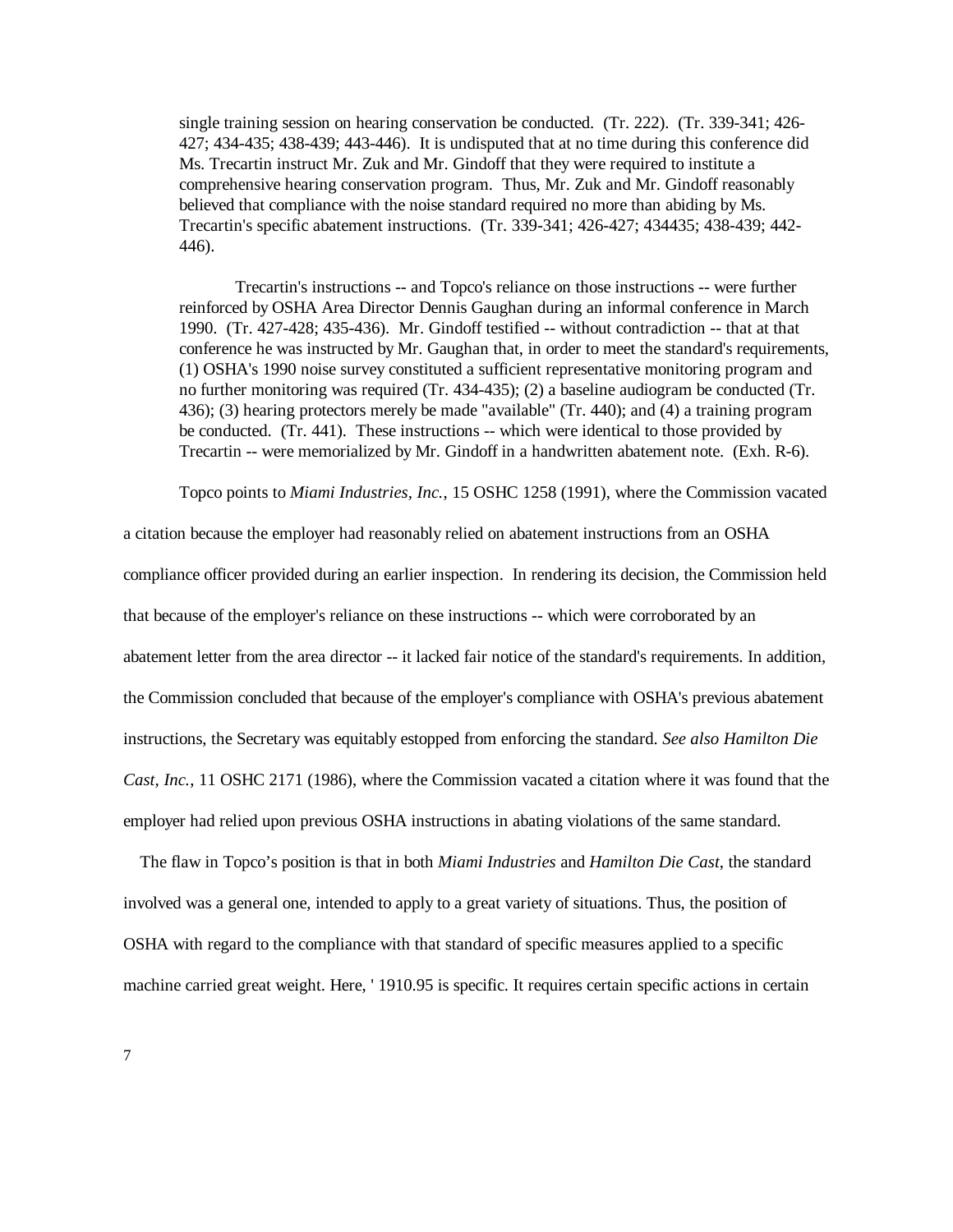well-defined situations. Accepting Topco's position here would have the result of permitting an OSHA position with regard to one specific condition to apply to other specific conditions in derogation of the terms of the standard. Topco would rely on OSHA's position that where no employee was exposed to noise over 92dBA, Topco merely had to make hearing protectors available, apply to situations in which the employee exposure was sufficiently greater to trigger the mandatory use of hearing protection under ' 1910.95(i)(2)(i). Similarly, Topco cites OSHA's position that only baseline audiograms were needed if noise levels were below the threshold 85 dBA level to justify its failure to conduct a hearing conservation program when noise rose above that level, as required by  $1910.95(c)(1)$ . Topco's reliance on *Miami Industries* and *Hamilton Die Cast* is misplaced, and this defense is rejected.

Citation 1 alleges a violation of § 1910.95(i)(2)(i) in that wearing of hearing protectors was not required for four employees operating press machines in the Stamping/Press Department. The citation alleges that these employees were exposed to noise levels that called for the use of hearing protection pursuant to § 1910.95(b)(1). Section 1910.95(i) states:

(2) Employers shall ensure that hearing protectors are worn:

(i) By an employee who is required by paragraph  $(b)(1)$  of this section to wear personal protective equipment[.]

§ 1910.95(b)(1) states:

When employees are subjected to sound exceeding those listed in Table G-16, feasible administrative or engineering controls shall be utilized. If such controls fail to reduce sound levels within the levels of Table G-16, personal protective equipment shall be provided and used to reduce sound levels within the levels of the table.

Table G-16 limits exposure to a maximum of 90 dB over an eight hour day without use of hearing protection.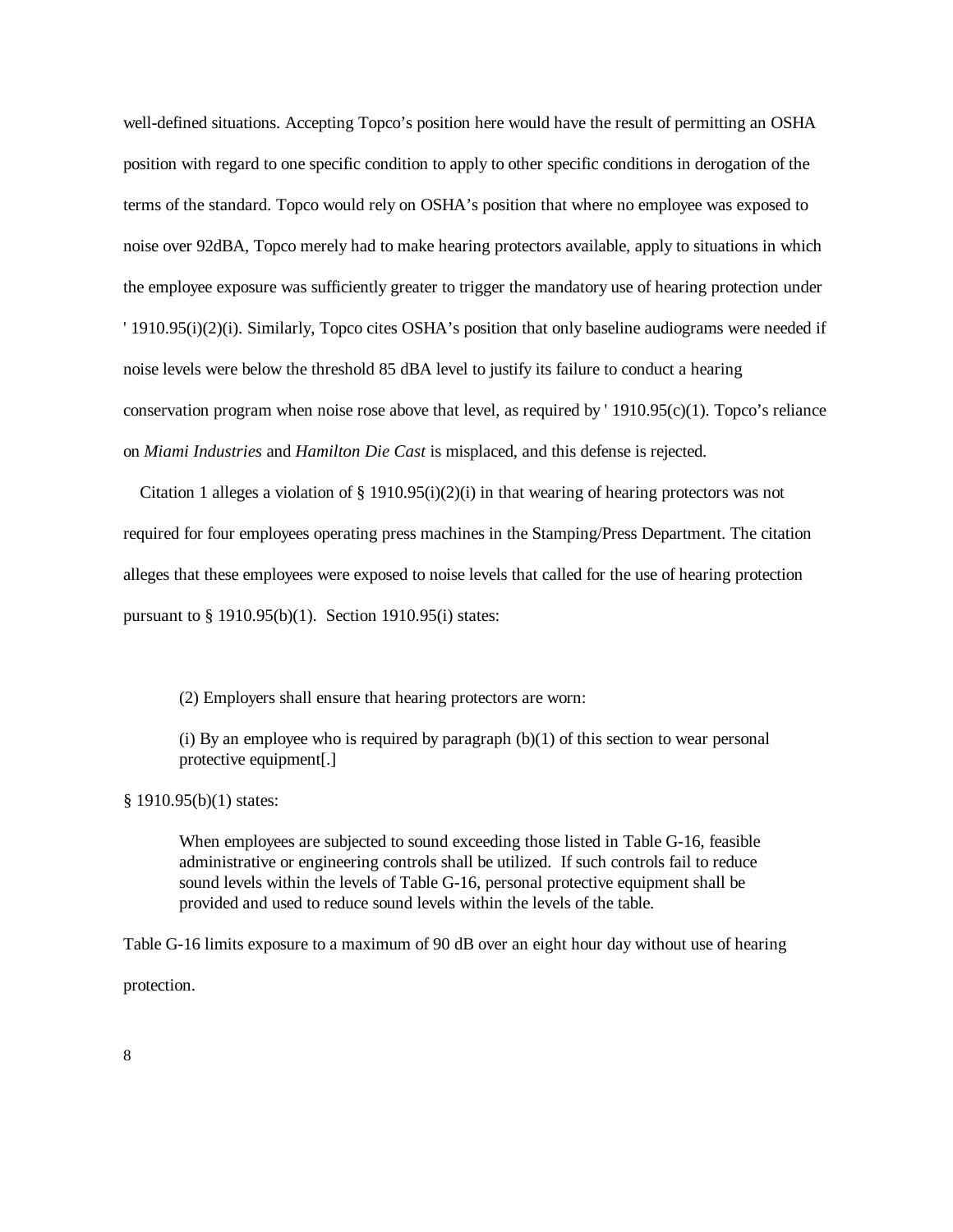Topco made hearing protective equipment available, but did not require its use by employees. (Tr. 86, 117, 124-25, 654-55). Ms. Trecartin's noise survey indicated that four machine operators in the Stamping/Press Department, Alex Rodriguez, Alfred Quinones, Paccuel Torrs and Anthony Hill, were exposed to noise levels of 99.79, 98.18, 96.63 and 92.37 dB, 8-hour TWA, respectively, on November 13, 1996 (Tr. 242, 249-50; Exh. C-12, pp. 1-5). Table G-16 limits each employee's exposure, without use of hearing protection, to no more than two, three, three, and six hours respectively. Ms. Trecartin's notes (Ex C-12) indicate that at one specific time during the workday, these four employees were not wearing hearing protective equipment. These notes do not indicate how long that state of affairs may have continued.

Topco argues that the failure to indicate the duration of the employees' exposure without hearing protective equipment is fatal to the Secretary's case, citing *Morrison-Knudsen, Inc.*, 13 OSHC 1121 (1987), where the Commission vacated a similar citation because the Secretary failed to "present sufficient evidence to meet his burden of proving that [the employees] did not wear hearing protection on the day of the alleged violation." The Commission concluded that because the compliance officer only intermittently observed the employees without hearing protection, the Secretary could not show that the employees were not wearing hearing protection for the required amount of time under the standard. Id. at 1124. *See also Collier-Keyworth Co.*, 13 OSHC 1208, 1229 (1987).

Topco's argument would be well-taken if Topco required the use of hearing protective equipment. However, it forthrightly admits that it did not. The standard requires that the employer "shall ensure that hearing protectors are worn." Topco, by its own admission, did not comply with that directive. Thus, if Ms. Trecartin's employee monitoring data are accepted, Topco was in violation of this standard.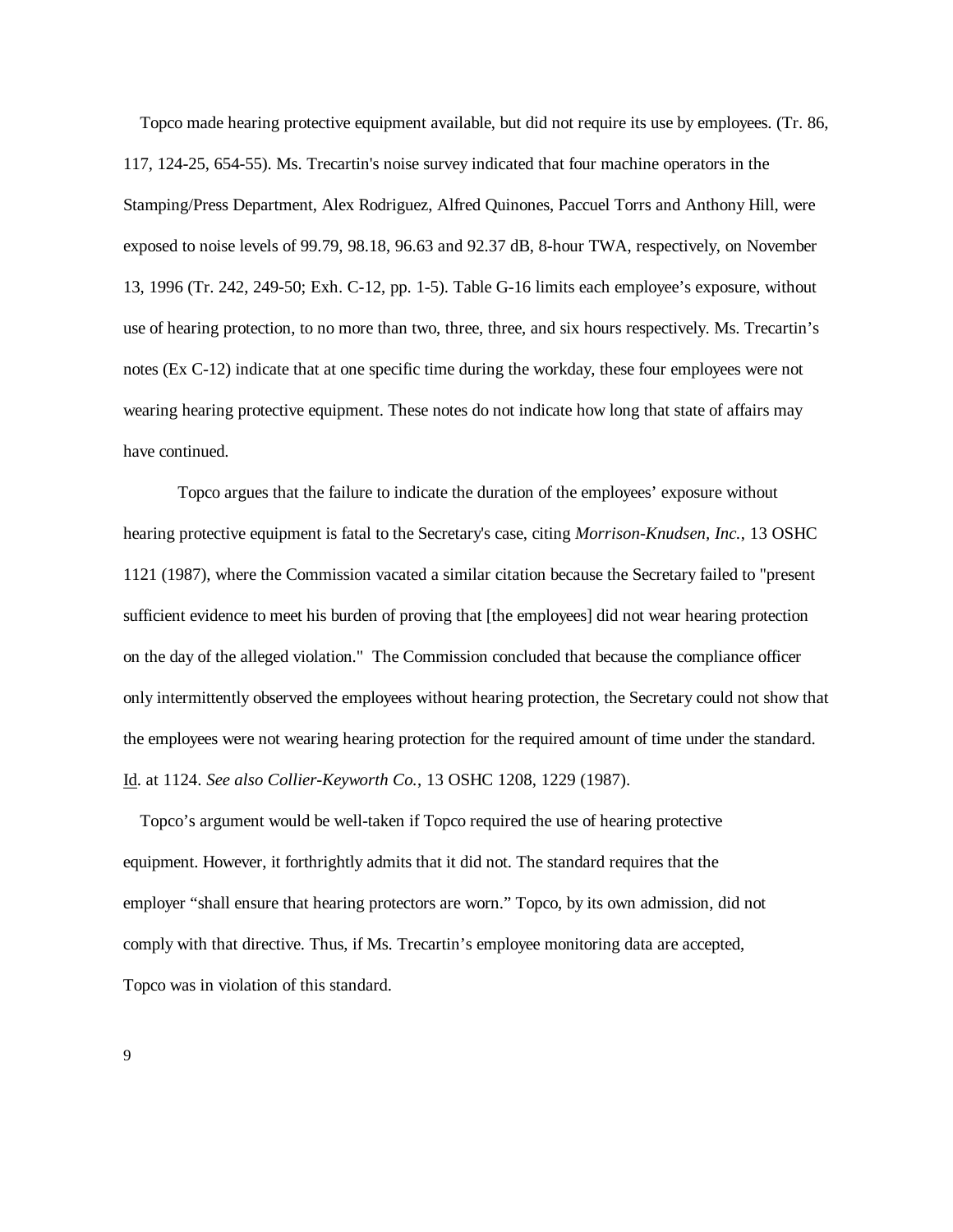Citation 2 alleged a violation of  $\S 1910.95(c)(1)$  in that respondent's failure to institute a continuing, effective hearing conservation program for employees operating machines in the Stamping/Press, Tumbling and Grinding Departments. Ms. Trecartin's survey showed that these employees were exposed to noise ranging between 87.5 and 99.79 dB, exceeding an 8-hour TWA of 85 decibels. Section 1910.95(c)(1) provides:

The employer shall administer a continuing, effective hearing conservation program, as described in paragraphs (c) through (o) of this section, whenever employee noise exposures equal or exceed an 8-hour time-weighted average sound level (TWA) of 85 decibels measured on the A scale (slow response) or, equivalently, a dose of fifty percent. For purposes of the hearing conservation program, employee noise exposures shall be computed in accordance with appendix A and Table G-16a, and without regard to any attenuation provided by the use of personal protective equipment.

Topco violated §1910.95(c)'s requirements because it did not administer a continuing, effective

hearing conservation program, as described in paragraphs (c) through (o) of §1910.95.

The Secretary points out that Topco did not:

perform noise exposure monitoring (§1910.95(d));

provide an audiometric testing program  $(\S1910.95(g))$ ;

ensure use of hearing protection by employees exposed to noise above the action level who had not yet had baseline audiograms (§1910.95(i)); and

provide annual employee training on noise and hearing protection  $(\S1910.95(k))$ .

Except for making ear plugs available to employees for their voluntary use, Topco did not have any element of a continuing hearing conservation program at the time of the November 1996 inspection (Tr. 49, 86, 120, 124-25). Topco did not monitor employee noise exposure after installing additional presses and other machinery in its Stamping/Press Department, although vice president Gindoff was aware in March or April of 1996 of the need for a noise survey due to increased noise levels (Tr. 127-28, 454,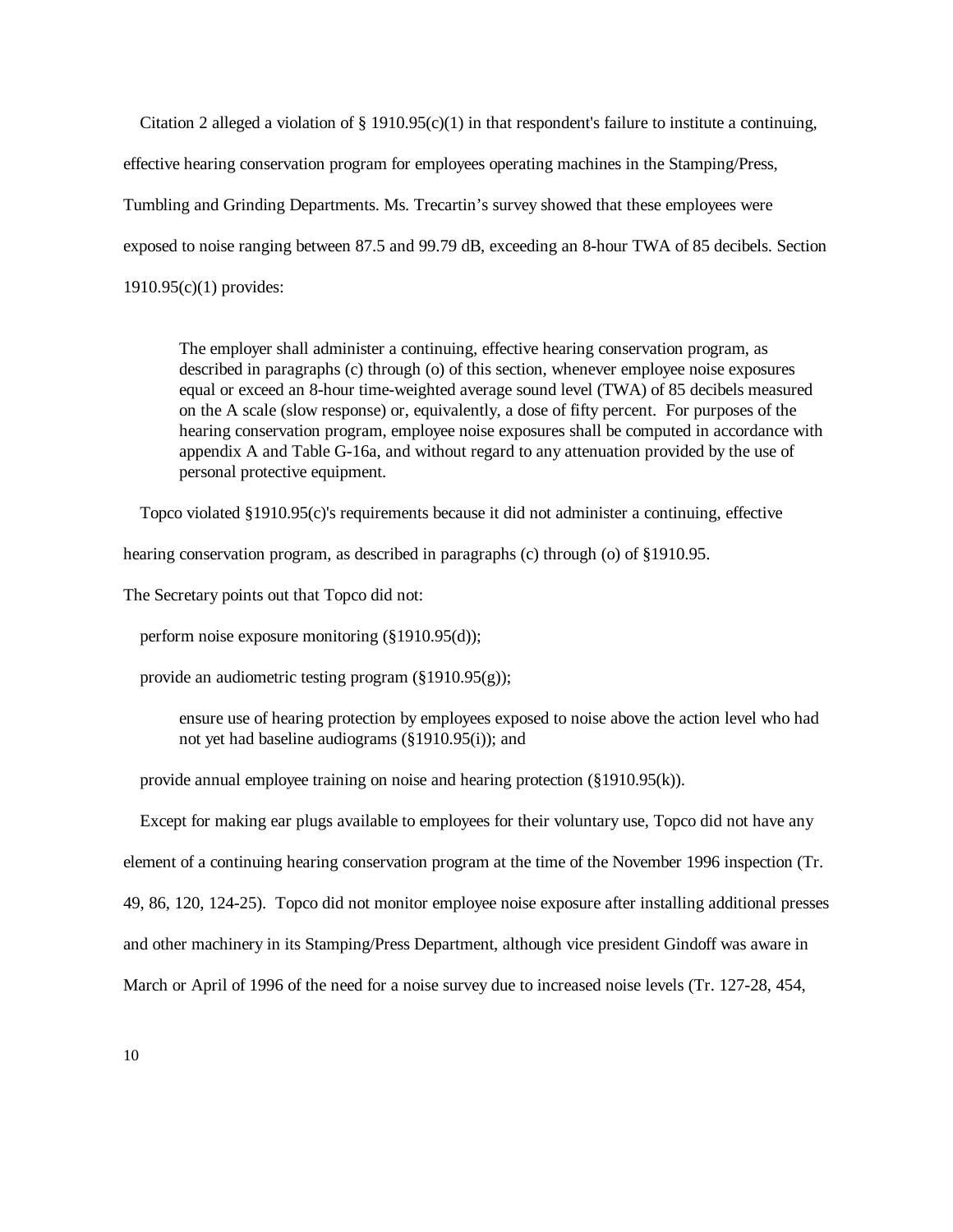656). Respondent did not provide audiometric testing after the initial baseline audiograms of 27 employees in May 1990 (Tr. 88, 95, 129). Only one of the 15 employees sampled by Ms. Trecartin in November 1996, Fernanda Casalandeira, had had a baseline audiogram done in 1990 (Exhs. C-11, p. 10, and C-12, pp. 1 and 7). Topco did not ensure that employees who had not been given baseline audiometric tests, but were exposed to noise above the 85 dB action level (including the 4 machine operators who were overexposed to noise), wore hearing protection (Tr. 117-18). And Topco did not provide annual training on noise and hearing. Mr. Gindoff testified that respondent's plant manager gave new employees training on noise and hearing protection, but did not know what the plant manager actually told them (Tr. 473-74). Respondent did not call the plant manager to testify at the hearing.

Compliance Officer Lisa Trecartin's noise survey indicates that, in addition to the four employees exposed to excessive noise, discussed above, nine of the 11 other employees sampled in the Stamping/Press Department and the two employees sampled in the Tumbling and Grinding Departments were exposed to noise exceeding the 85 dB action level at which a continuing, effective hearing conservation program is required (Tr. 72, 127; Exh. C-12).

Topco offers two defenses. First, Topco points out that within months of OSHA's 1990 inspection -- and OSHA's indication that if the noise went down, no hearing conservation program was needed -- Topco experienced a sudden downturn in business with a number of attendant consequences. (Tr. 325). First, Topco experienced a substantial decrease in production and sales volume. (Tr. 324- 326; 351-352; Exh. R-2).<sup>2</sup> Second, because of the decrease in production and sales volume, Topco laid

 $2$  As of May 31, 1990, Topco had approximately \$2,390,000 in sales. (Tr. 351). By May 31, 1993, that number had dropped to \$1,560,000 - almost a 35 percent decrease in sales from 1990. (Tr. 351).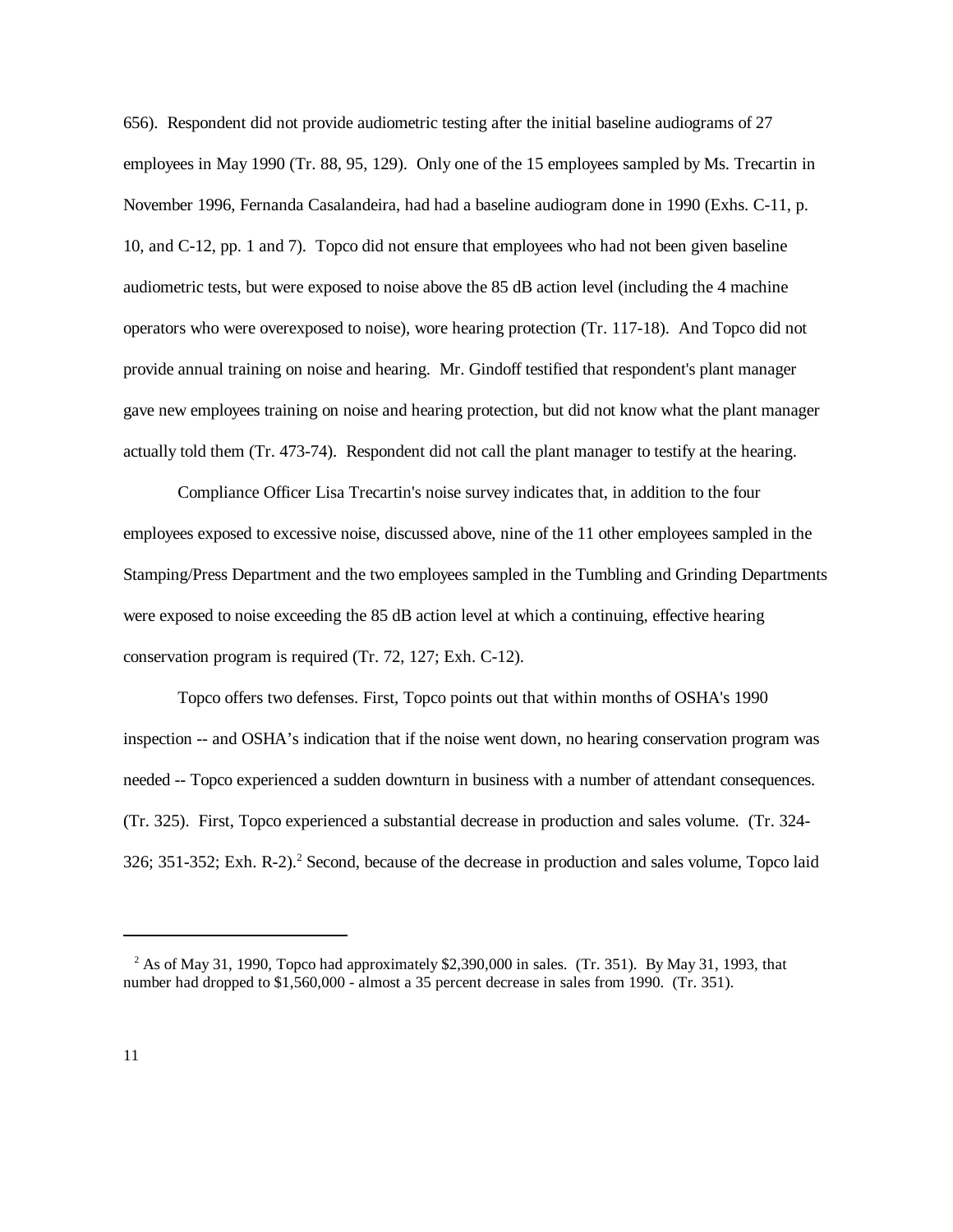off a substantial number of press operators. (Tr. 324-325).<sup>3</sup> Finally, because of the decrease in press operators, there was a significant decrease in machine hours. (Tr. 354; 359). Thus, between 1990 and 1993, Topco experienced a decrease from 200 to 135 machine hours per day. (Tr. 356-357).

Topco points out that the downturn in business and corresponding decrease in machine operations resulted in workplace noise levels well below the marginal levels present during OSHA's 1990 inspection. (Tr. 357; 424). Indeed, Mr. Zuk testified that after OSHA's 1990 inspection, "[t]he noise level went down" -- so low that "[i]t was extremely noticeable." (Tr. 357-358; 424). Similarly, Mr. Gindoff testified that beginning in mid-1990, "the noise level in the plant had reduced... and remained down" until 1996 when Topco slowly began to add presses that were acquired from a competitor in December 1995. (Tr. 453; 457). Mr. Mirailh, the local union representative, also testified that during a visit to Topco in 1993, the sound level had decreased so much that "I could hear myself talk" and "it was obvious there was no business." (Tr. 483). Finally, this decrease in noise was confirmed by Topco's worker's compensation carrier's inspector who, after conducting workplace inspections, issued reports stating that Topco's "power punch press and stamping machines ... do not appear to exceed the allowable maximum decibels." (Tr. 361; 367-368; 404-406; 447-; 449-450; Exh. R-3; R-4).

Topco argues from these facts the Secretary cannot show -- as she must -- that Topco knew or should have known of a violation of Section 95(c)(1). For this reason, Topco asserts that the citation must be vacated.<sup>4</sup> However, Topco ignores the fact that Mr. Gindoff was aware that noise levels were increasing as a

<sup>&</sup>lt;sup>3</sup> In fact, the number of press operators decreased from 42 in May 1990 to 32 in May 1991 and remained below 30 until May of 1996 (Tr. 328-326; Exh. R-2). This was confirmed by Manny Mirailh, the local union representative for United Steelworkers of America. Mr. Mirailh testified that as a result of Topco's decrease in business between 1990 and 1993, the number of Topco union employees dropped from 85 to 40. (Tr. 482).

<sup>4</sup> Topco cites *Morrison-Knudsen, Inc.*, 13 OSHC 1121, 1124 (1987) and *Longview Brass & Aluminum Company*, 1 OSHC 3364 (1974).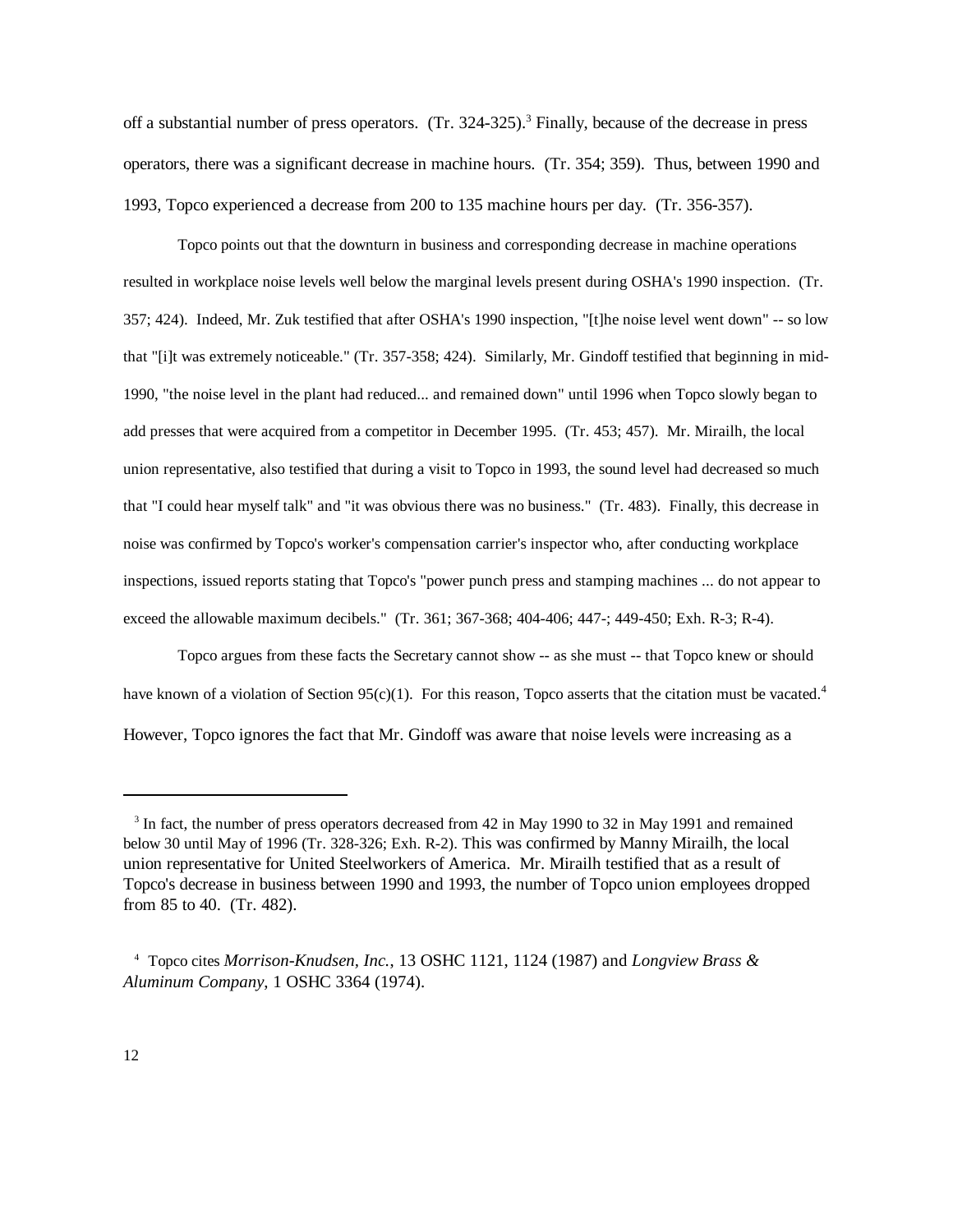result of the addition of machinery and that a noise survey would need to be done. (Tr. 454-55, 656-57.) At a minimum, Topco was aware of increasing noise levels and the need to ascertain whether the cited standard required that it take some action. This defense is rejected.

Topco's second defense centers on flaws in Ms. Trecartin's survey. Topco's expert witness, Lewis Goodfriend,<sup>5</sup> is a consulting engineer specializing in acoustics who has written over 100 articles on noise sources and measurements of noise, done studies to determine noise exposure to employees in the workplace, and conducted workshift noise sampling over 100 times (Tr. 538; 541 545; 548). Mr. Goodfriend concluded that there were critical flaws in Ms. Trecartin's survey, each of which, standing alone, would be sufficient to invalidate their results. (Tr. 558-564):

First, Mr. Goodfriend pointed to significant inconsistencies between the duration of time the employees wore the dosimeters and the total time recorded on the dosimeters. (Tr. 559). For example, the noise survey report for Alex Rodriguez indicated that his dosimeter was attached at 7:41 a.m. and removed at 3:18 p.m. for a total time of 457 minutes. (Tr. 246; Exh. C-12). Yet, the dosimeter recorded a total time of only 436 minutes. (Tr. 246; Exh. C-12). When asked why the dosimeter indicated a different time, Ms. Trecartin replied only that "it shouldn't really." (Tr. 246). Mr. Goodfriend testified that this kind of discrepancy amounted to a lack of effective control. (Tr. 559).

The Secretary responds that the OSHA-92 noise survey reports show that in most cases, including the four employees sampled in the Stamping/Press Department that were found overexposed to noise, the on/off time was longer than the dosimeter "total time" (Exh. C-12, pp. 2-5, 8, 11-13, 15 and 17). The "time off" noted on each OSHA-92 noise survey form was not obtained from the dosimeters but from Ms. Trecartin's or Mr. Kurtzman's watches; the Secretary argues that it has no effect on the dosimeter dose percentage readout, based on the dosimeter's measurement and integration of noise levels over the time period sampled, or the equivalent

 $5$  The Secretary has renewed her motion to strike Mr. Goodfriend's testimony. That motion is denied.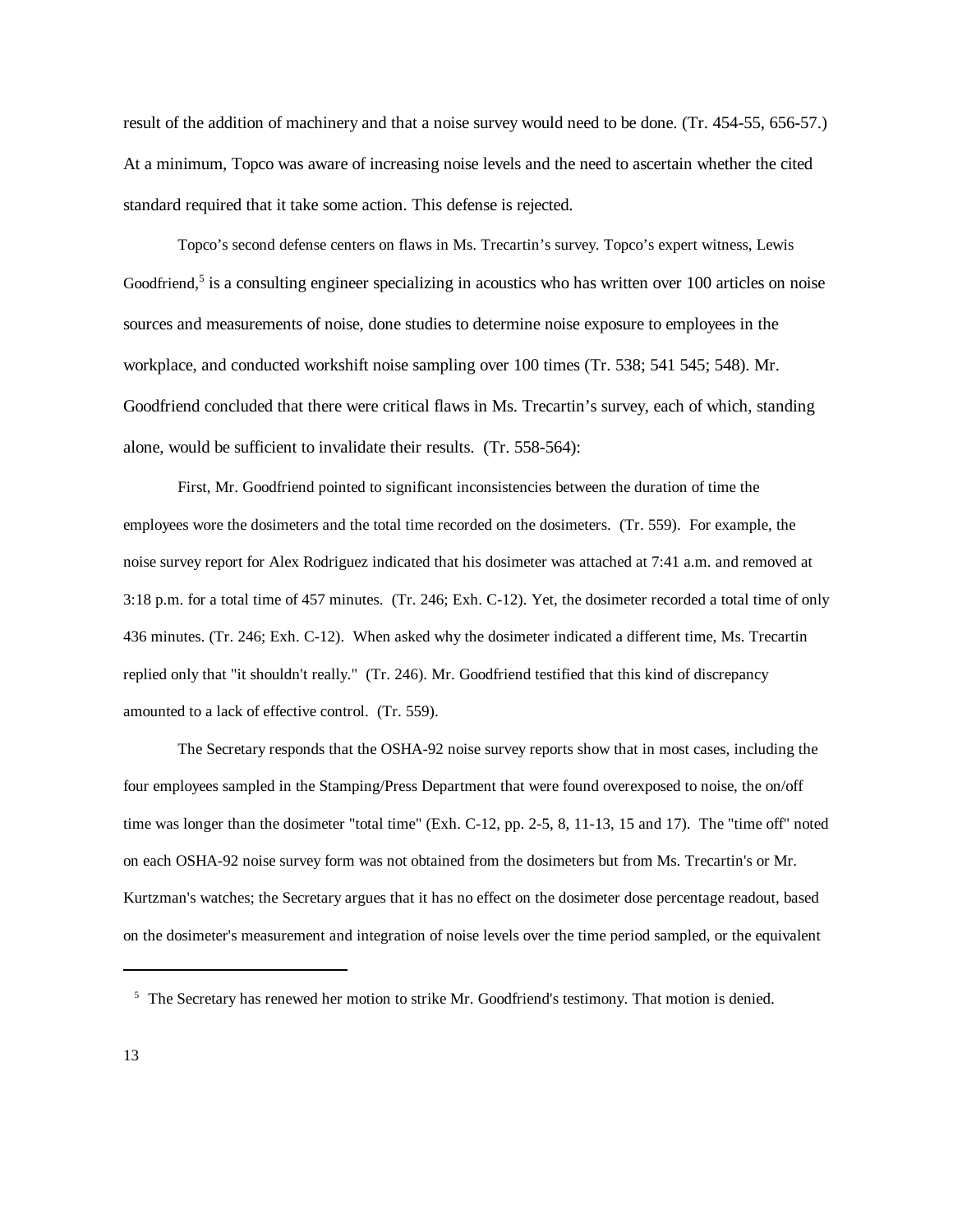8-hour TWA sound level derived from the dose percentage (Tr. 70, 249-50). Ms. Trecartin testified that the sampled employees returned their dosimeters in "a big rush" at the end of the workshift (Tr. 69, Exh. C-12). The OSHA-92 noise survey reports show that all 15 employees sampled in the Stamping/Press Department returned their dosimeters at 3:18 p.m.(Exh. C-12, pp. 2-8, 11-18). Ms. Trecartin, assisted by Mr. Kurtzman, removed the dosimeters and microphones from the employees, then put the dosimeters in standby mode, which does not measure noise (Tr. 69, 248). After all the dosimeters were returned, they took readouts; postcalibrated the dosimeters; and recorded the information recorded on OSHA-92 noise survey forms (Tr. 69-70).

Second, a two and one-half hour time gap existed between the time the dosimeters were attached and the first sound level meter reading. (Tr. 558). Ms. Trecartin failed to take any sound level meter readings until after 10:00 a.m., while the dosimeters were put on between 7:26 and 8:36 a.m. (Exh. C-12). Thus, for a substantial period, Topco argues that Ms. Trecartin had no way of knowing whether the dosimeters were accurately recording workplace sound levels. Topco also asserts that the sound level meter readings were invalidated by Ms. Trecartin's practice of attaching the microphone to a clipboard. (Tr. 560). Mr. Goodfriend testified that the sound level meter microphone must be "in a space free of immediate reflecting surfaces" in order to get valid sound levels. (Tr. 560).

The Secretary responds that noise survey results are not based on the sound level readings. Ms. Trecartin relied on the spot sound level meter readings as a check of the dosimeter results at the end of the sampling period. The spot sound level meter readings were generally consistent with each dosimeter's results. Had there been a large discrepancy, that dosimeter results might have been thrown out. (Tr. 63-65, 252-56).

Third, Ms. Trecartin failed to observe the sampled employees throughout the day. (Tr. 559-60). For example, Ms. Trecartin and Mr. Kurtzman left the Topco factory for a period of 45 minutes in order to eat lunch. (Tr. 147). A review of Exh. C-12 indicates that Ms. Trecartin failed to record what each operator was doing at each press. (Tr. 561,). On at least two occasions, machines stopped operating during the sampling. (Tr. 199, 202). Mr. Goodfriend testified that Ms. Trecartin didn't "know what the employee was doing, where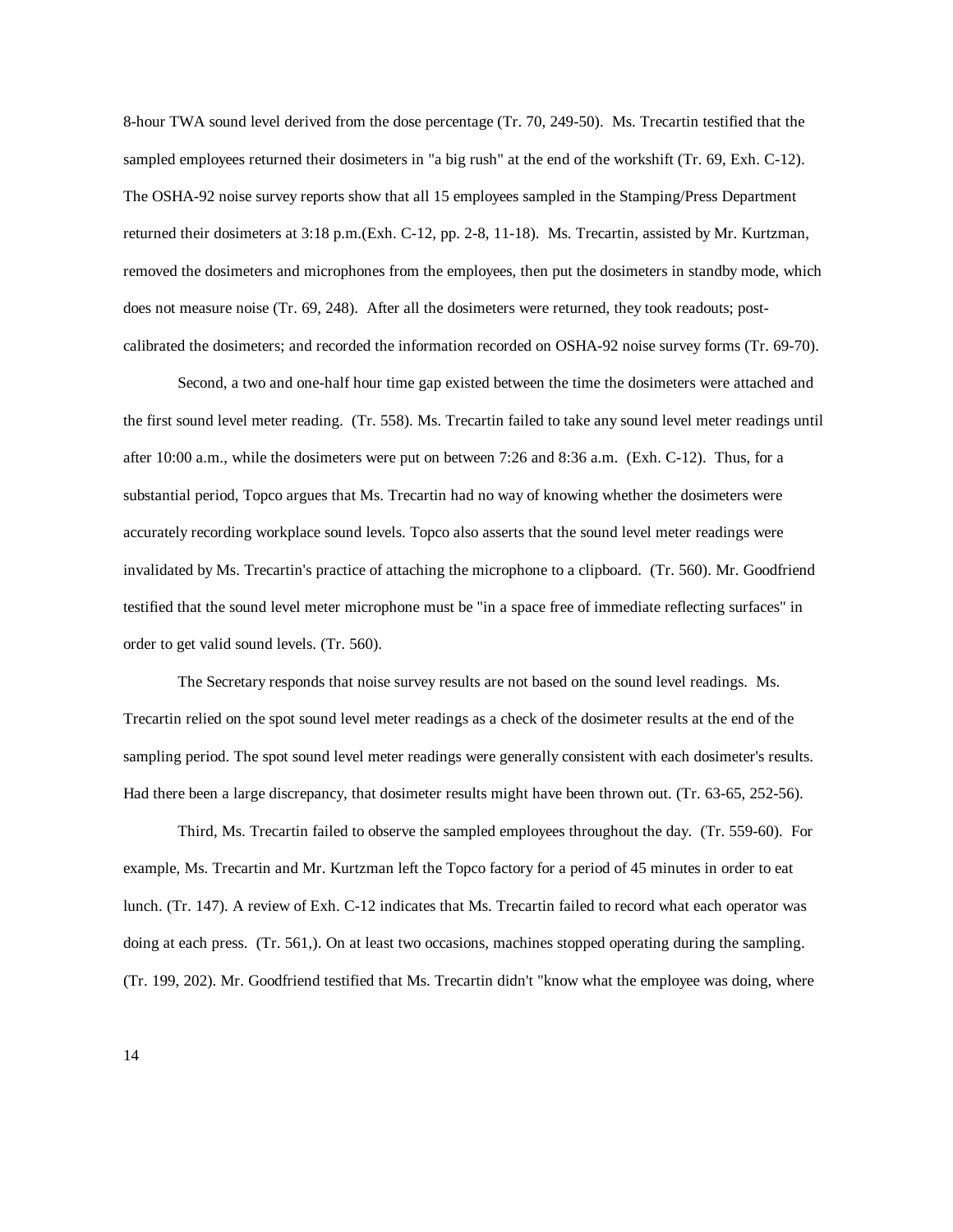the individual wearing the dosimeter was at those times, whether that employee left the area or whether that employee was assigned to another machine." (Tr. 561).

The Secretary responds that it is neither practical nor necessary to staff a noise survey to continuously observe employees working in different areas and moving around in their work because dosimeters continuously integrate the noise to which the employees are exposed (Tr. 50-54, 241-243, 248). The Secretary believes Ms. Trecartin exercised sufficient control by checking from time to time during the sampling period whether the dosimeter on each employee was operating and the dosimeter microphone positioned properly (Tr. 62-63, 254).

Fourth, the sampling was not conducted for a sufficient period of time. (Tr. 562). The noise sampling results are based on only one day of workshift sampling. Mr. Goodfriend testified that to conduct a valid representative survey, sampling should took place over at least a two day period. (Tr. 562). Moreover, although Ms. Trecartin had access to as many as 100 employees, which included setup men, die setters and maintenance mechanics, she chose to sample only 17 press operators. (Tr. 318; 139-141). Ms. Trecartin indicated that her selection of the 17 press operators was "random" and based on "who was available" at the time. (Tr. 236-237). Topco asserts that her sampling was hardly representative of the workplace sound levels experienced by most employees. According to Mr. Goodfriend, at least half of the 52 press operators should have been surveyed. (Tr. 562). He believes that the inadequate scope and duration of the survey invalidates the results. (Tr. 562- 563).

The Secretary responds that this shortcoming does not affect the results showing that 15 of 17 machine operators sampled in three departments were exposed to noise above the 85 dB action level and four machine operators in the Stamping/Press Department were exposed to noise above the 90 dB permissible exposure limit (Exh. C-12). Ms. Trecartin testified that more sampling should have been done in order to assess the impact of certain machines that were not operating and allegedly were a major source of noise (Tr. 86-87, 178-79).

15 Fifth, Ms. Trecartin did not remove the dosimeters during the employees' lunch break. (Tr. 152). Topco urges that her failure to do so is fatal to her survey because, as Mr. Goodfriend testified, the employees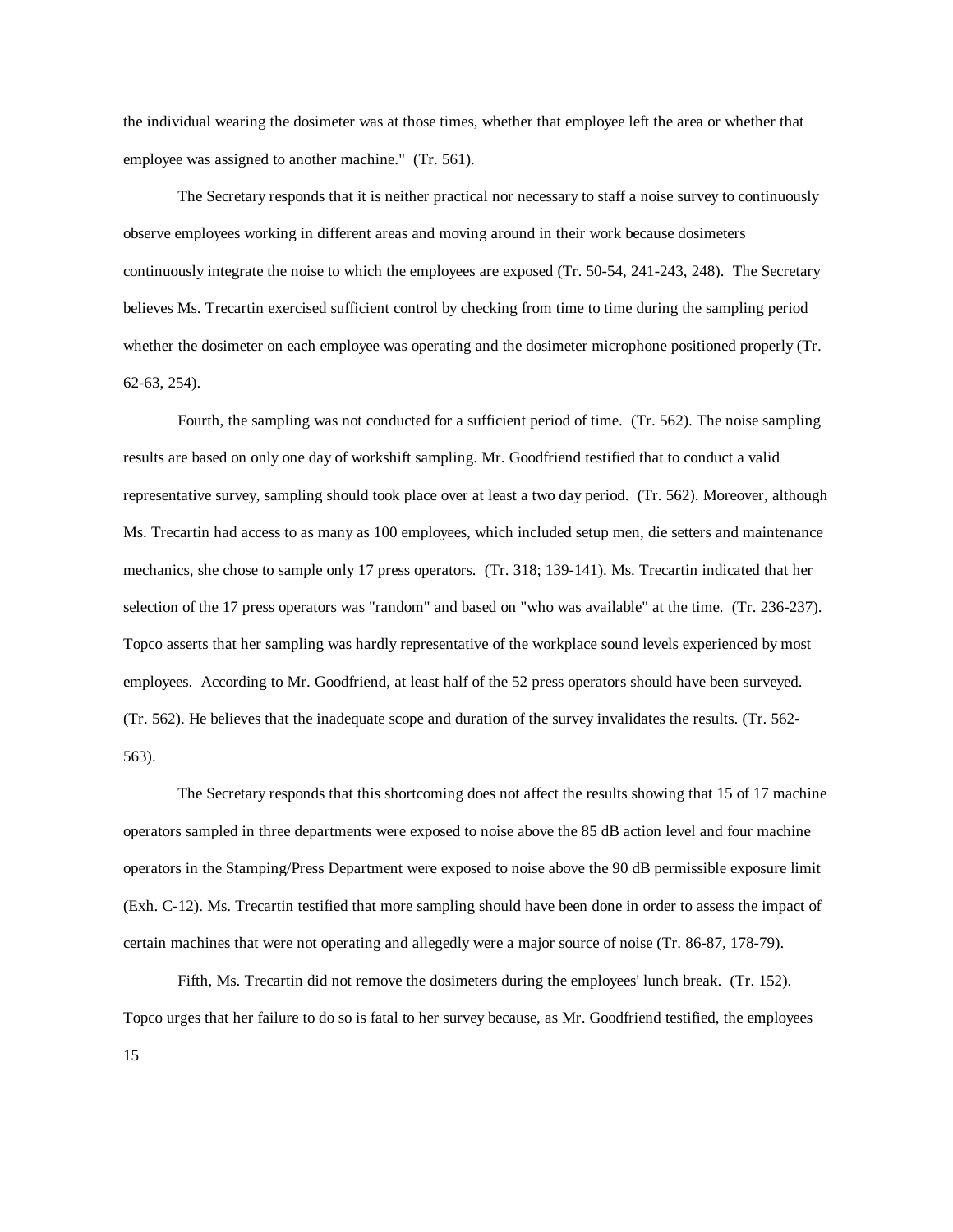could easily have gone into a non-work environment with increased noise levels. (Tr. 563). The Secretary responds that Ms. Trecartin sampled employees during their half-hour lunch break because they did not leave the workplace and it was part of their workday (Tr. 68-69, 137, 151-52). There is no evidence that any sampled employees were exposed to loud music or used an air hose to clean their clothes on their lunch or work breaks.

The Secretary's responses to the criticisms leveled at the survey are well taken. While Dr. Goodfriend has identified shortcomings which undoubtedly tend to raise questions concerning the reliability of the survey, they do not individually or collectively rise to the level of invalidating the survey for purposes of this proceeding. Under the two standards cited by the Secretary, it is necessary only to conclude that noise levels are above either 85 or 90 dB. Most of the values recorded in the survey are substantially above the applicable threshold. Moreover, OSHA allows a two decibel margin of error in the employer's favor. Given the logarithmic nature of the scale, this is a substantial safeguard against unreliability. I conclude that it is more probable than not that the results indicated by the dosimeters accurately reflect conditions existing on the day of the survey.

In addition, Topco's position seems to assume that the noise levels for an entire work area must rise above the 85 dB level in order to trigger the requirements of '  $1910.95(c)(1)$ . While the standard leaves some room for doubt, the Secretary has approached the question on the assumption that demonstrating that some employees within a work area are exposed to noise levels above the 85 dB level is sufficient to trigger the standard. This is a reasonable interpretation and, under the holding of *Nooter Construction Co.*, 16 OSHC 1572, 1574 (Rev. Com. 1994), I defer to it. I conclude that Topco was violating '' 1910.95(i)(2)(i) and 1910.95(c)(1) as charged.

The Secretary urges that the latter violation was willful within the meaning of Section 17(c) of the Act. A willful violation is one committed with intentional, knowing, or voluntary disregard for the Act's requirements, or with plain indifference for employee safety and health. *V.I.P. Structures, Inc*, 16 BNA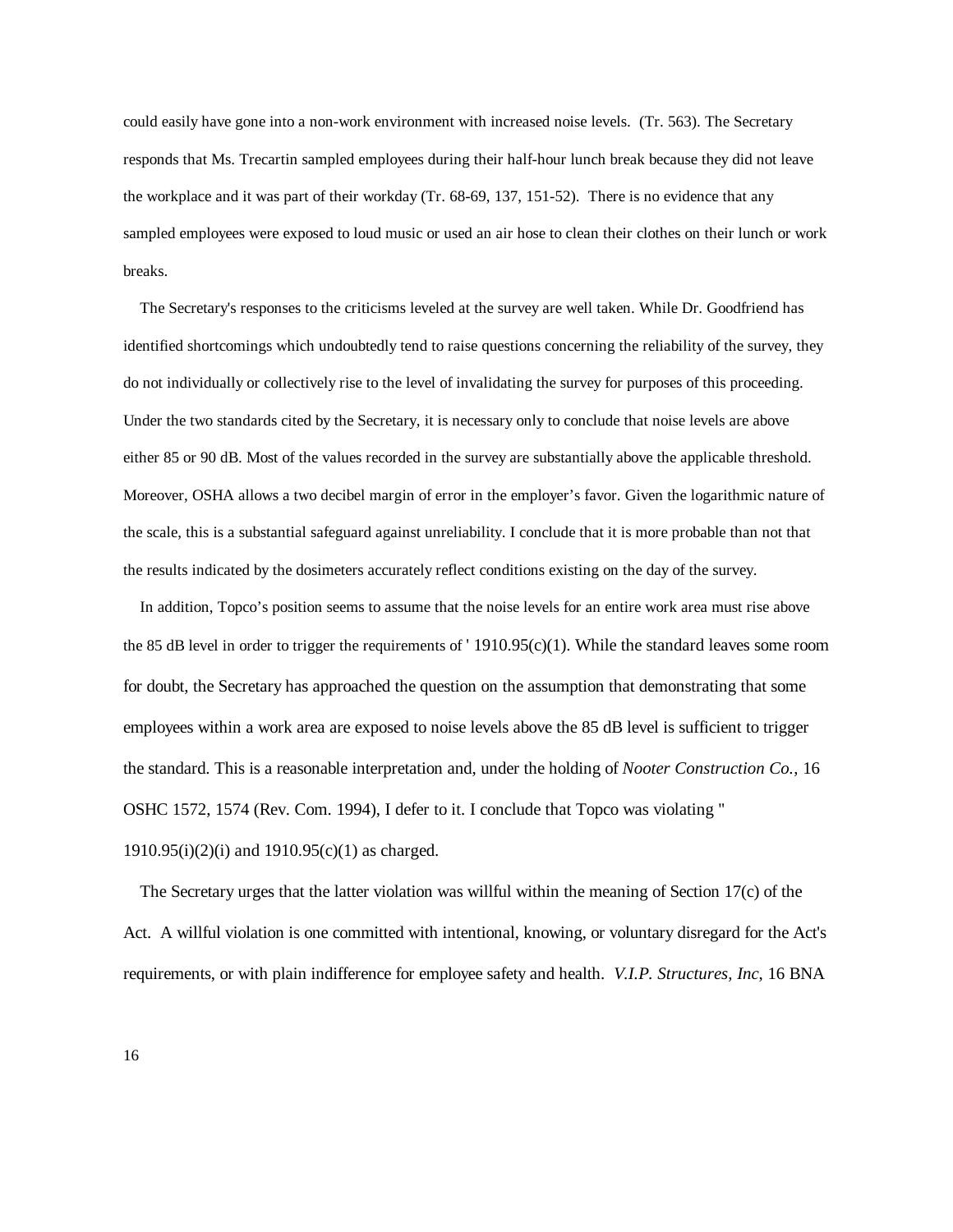OSHC 1873, 1875 (No. 91-1167 1994); *Falcon Steel Co., Inc.*, 16 BNA OSHC 1179, 1181 (Nos. 89-

2833 & 89-3444 1993); *A.P. O'Horo Co.*, 14 BNA OSHC 2004, 2012 (No. 85-369 1991).

In *Trinity Industries, Inc.*, 15 OSHC 1985, 1992 (November 18, 1992), the Commission

defined "willful" as follows:

A violation of the Act is willful if "it was committed voluntarily with either an intentional disregard for the requirements of the Act or plain indifference to employee safety." [citation omitted]. Trial of the issue of willfulness focuses on the employer's state of mind and general attitude toward employee safety to a greater extent than would trial of a non-willful violation.

Consistent with the "heightened degree of culpability" necessary to show a willful violation, the

Commission, in *Williams Enterprises, Inc.*, 13 OSHC 1249, 1256-57 (1987), emphasized that:

It is not enough to show that an employer was aware of conduct or conditions constituting a violation; such evidence is necessary to establish any violation, serious or nonserious.... A willful violation is differentiated by a heightened awareness -- of the illegality of the conduct or conditions and by a state of mind -- conscious disregard or plain indifference.... It is therefore not enough for the Secretary simply to show carelessness or lack of diligence in discovering or eliminating a violation.

The Secretary maintains that, at the time of the OSHA inspection in November 1996, Topco had a

heightened awareness of the monitoring, audiometric testing, hearing protection and training requirements of OSHA's hearing conservation standard because Topco had been cited for violations of these requirements; Topco's vice president, Martin Gindoff, testified that he understood from that inspection that Topco had to do audiometric testing when employees were exposed to noise above 85 dB; and Mr. Gindoff had a copy of §1910.95 which he had read (Tr. 461-63).

Ms. Trecartin testified that during a meeting with Mr. Gindoff on November 20, 1996 to review her noise survey results and obtain additional information, he told her that Topco did not continue annual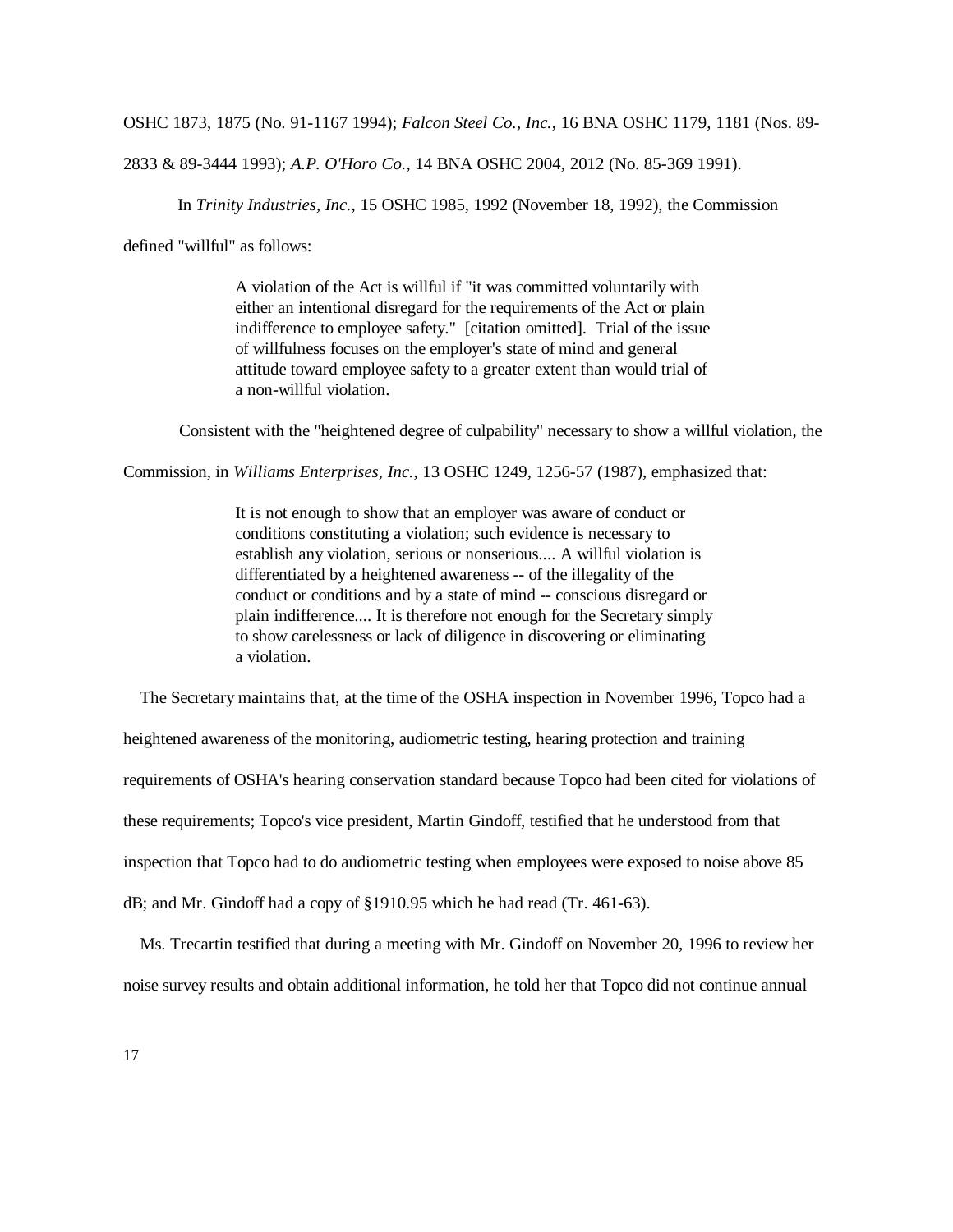audiometric testing after May 1990 for two reasons: "its a lot of money" and "time goes by and you get sloppy" (Tr. 85, 130-31). He said that twice, adding "I probably shouldn't be so honest with you." (Tr. 621-22). Mr. Gindoff denied making those statements in his testimony, relying on his recollection (Tr. 457, 621-23, 653-54, 661). Ms. Trecartin was so struck by Mr. Gindoff's reasons that she wrote down what he told her immediately after leaving his office; Mr. Gindoff made no notes of the meeting (Tr. 616-17, 621-22, 661; Exh. C-14, pp. 1-2). The Secretary argues that Mr. Gindoff's candid admission establishes respondent's voluntary disregard of the Act's requirements; its plain indifference to employee hearing loss; and its willful violation of §1910.95(c)(1).

First, Topco counters that it is ludicrous to charge it with knowledge of the standards requirements in light of the advice that it received from OSHA in connection with the 1990 inspection. This argument must be rejected for the same reasons as those given above in connection with Topco's estoppel argument. Second, Topco denies that Mr. Gindoff made the statement attributed to him by Ms. Trecartin and attacks the position that, if made, it provides support for a willful classification. Topco urges that Mr. Gindoff simply reiterated to Ms. Trecartin what the undisputed evidence of Topco's drop in business activity confirms -- that "because the noise level in the plant had reduced...and remained down" he did not believe further audiograms were needed. (Tr. 456-457; 653-654). Topco points out that this fact was confirmed by Mr. Busicchia who testified that he told Topco in 1990 that it did not have to conduct further audiometric testing.<sup>6</sup> (Tr. 975).

Topco's position is well taken. Even assuming that Mr. Gindoff did make the disputed statement, that in itself is insufficient to support a willful classification given the totality of the circumstances. Topco had been told that it did not need to take action so long as the noise levels remained down, and it recognized that the

 $6$  At the time, Mr. Busicchia was acting in his capacity as a Compliance Officer.